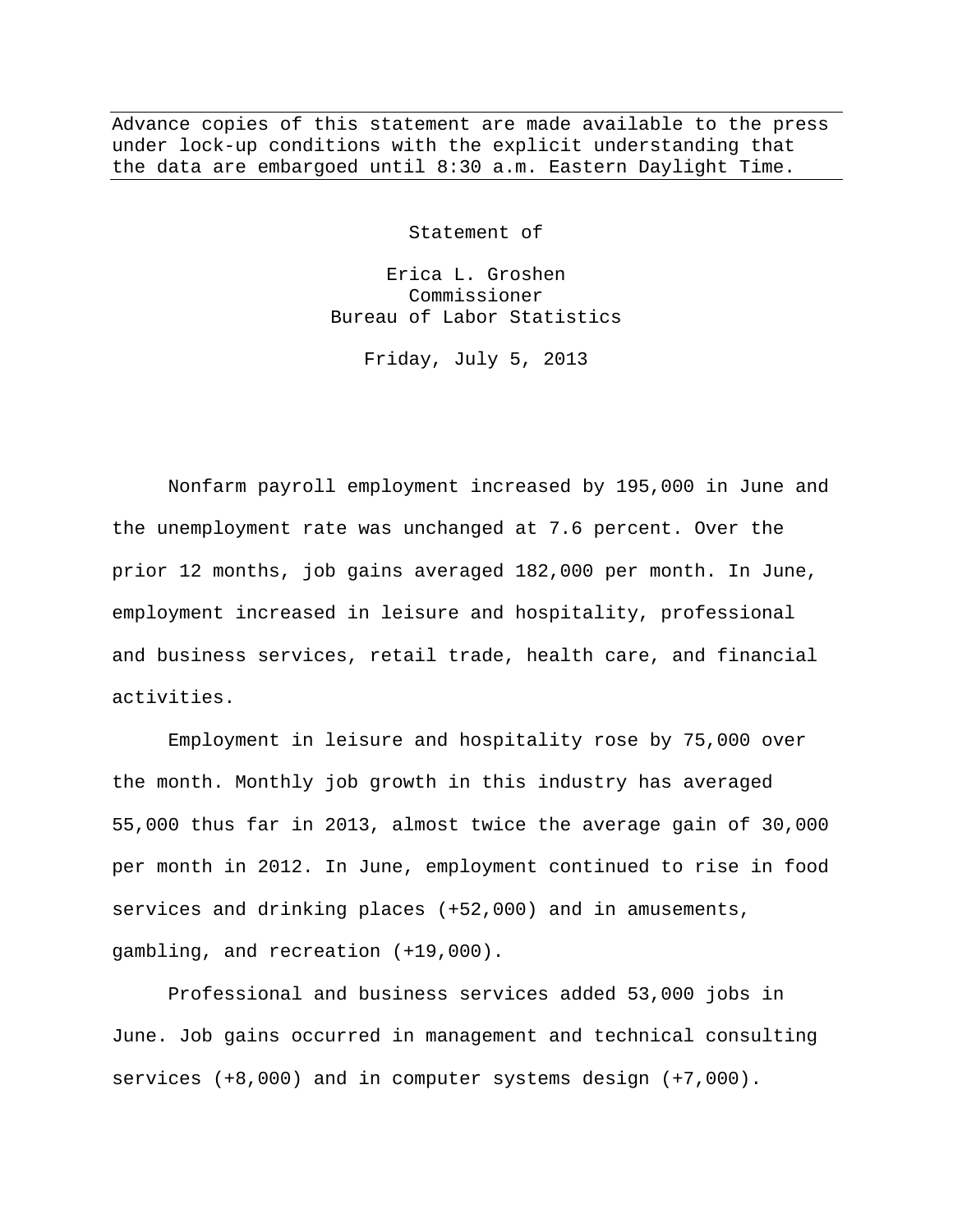Employment in temporary help services continued to trend up  $(+10,000)$ .

In June, retail trade added 37,000 jobs. Within this industry, employment rose over the month in building material and garden supply stores (+9,000) and in motor vehicle and parts dealers (+8,000). Wholesale trade employment continued to trend up in June (+11,000).

Health care added 20,000 jobs over the month. Employment continued to trend up in ambulatory health care services (+13,000). A gain of 5,000 jobs in hospitals followed a loss of 8,000 jobs in May.

Employment in financial activities rose by 17,000 in June. Over the month, 6,000 jobs were added in both credit intermediation and related activities and in insurance carriers and related activities.

Federal government employment continued to trend down in June (-5,000) and has declined by 65,000 over the past 12 months. Employment in other major industries changed little in June.

Average hourly earnings of all employees on private nonfarm payrolls rose by 10 cents in June. Over the past 12 months, average hourly earnings have risen by 51 cents, or 2.2 percent. From May 2012 to May 2013, the Consumer Price Index for All Urban Consumers (CPI-U) increased by 1.4 percent.

2